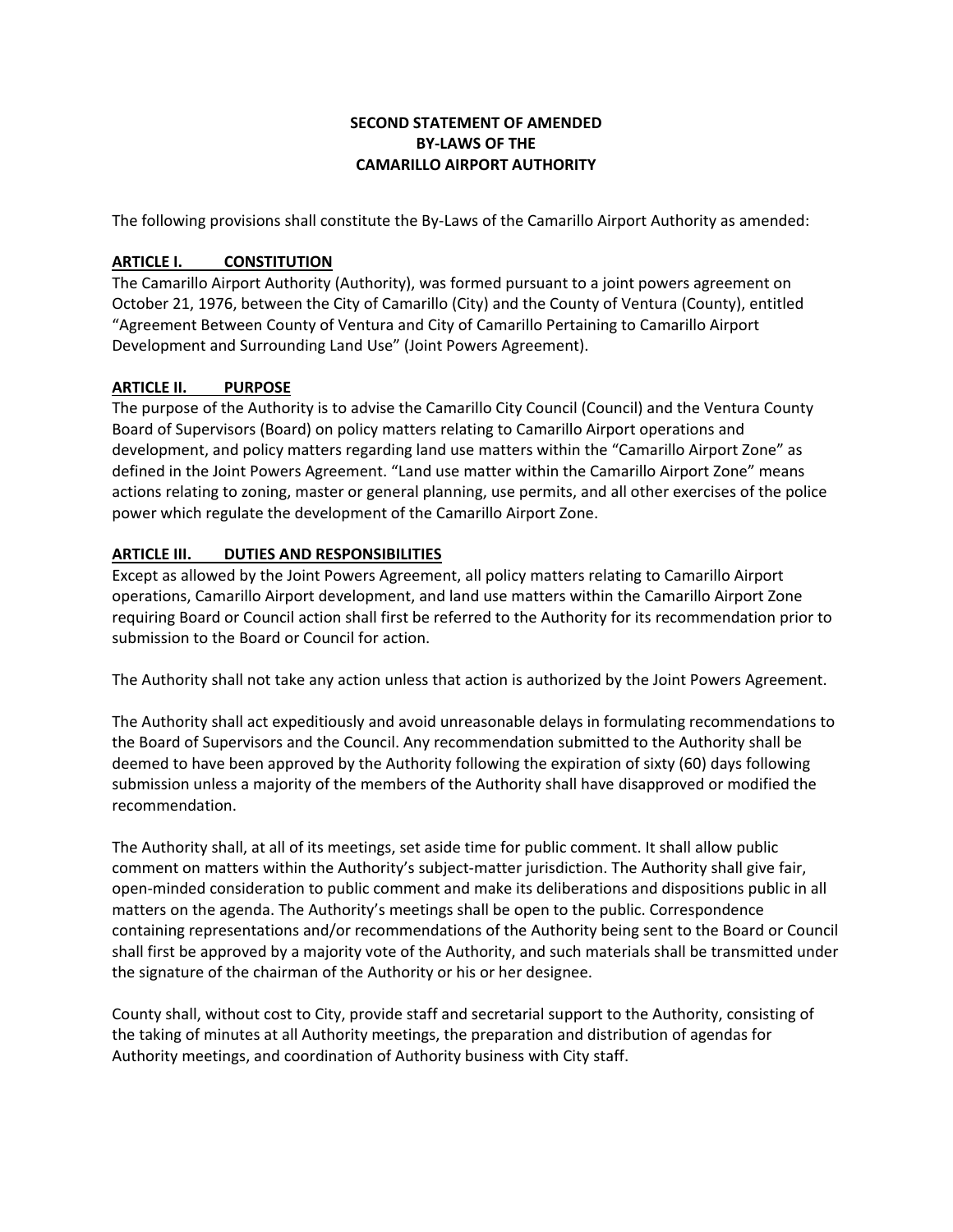### **ARTICLE IV. MEMBERSHIP**

The Authority shall be composed of two members of the Board, which members shall be selected by the Board; two members of the Council, which members shall be selected by the Council; and a fifth member (Public Member) to be selected by a majority of the other four members. Alternates for the members from the Board and the Council may be selected by the respective bodies, from the respective bodies. An alternate to the Public Member may be selected by a majority vote of the other four Authority members. Any such designated alternate(s) may be a voting participant at an Authority meeting at such time as a regular member(s) is not in attendance.

Members of the Authority are subject to the Political Reform Act (Gov. Code, § 81000, et seq.) and to Government Code section 1090, et seq.

#### **ARTICLE V. TERMS OF OFFICE**

Members from the Board and the Council shall serve at the pleasure of their respective bodies. The term of the Public Member shall be two (2) years, with no Public Member holding office for more than six (6) consecutive years or three (3) consecutive terms, whichever period is shorter.

The term of office of the Public Member shall commence on the first of March. Prospective candidates shall complete and return an approved application form to the Authority in compliance with the instructions provided, when so ordered by the Authority. Final selection will be by majority vote of the other four Authority members. The final selection shall be made by the Authority prior to the end of the Public Member's term.

The term of office of the Alternate Public Member shall be the same as that of the Public Member. Prospective candidates shall complete and return an approved application form to the Authority in compliance with the instructions provided. Vacancy in the Public Member position shall be filled by the appointment of the Alternate Public Member upon a majority vote of the other four Authority members. An Alternate Public Member appointed to the Public Member seat in this fashion shall serve the remainder of the term of the vacating Public Member. The length of service as an Alternate Public Member shall not count towards a term as the Public Member, should the Alternate Member be selected to serve as a Public Member.

### **ARTICLE VI. OFFICERS**

The Authority shall select from its membership a chairman and a vice-chairman. Each shall serve for one (1) calendar year beginning on the first meeting in January. The chairman shall be responsible for conducting the meetings and shall be guided by Robert's Rules of Order, Revised. The Director of Airports shall act as the Authority's administrative secretary. The administrative secretary shall be directly responsible to the chairman and the Authority for the administrative and secretarial needs of the Authority, as described above. From time to time the chairman will assign members of the Authority, on a voluntary basis, to committees for purposes of special studies and pursuits. Each committee will be headed by a committee chairman appointed by the Chairman of the Authority. The committee chairman shall be responsible to the Authority for carrying out the committee's assigned task.

#### **ARTICLE VII. MEETINGS**

The Authority shall hold meetings once each month at a time and place selected by the Authority. Meetings shall be open to the public. The administrative secretary shall prepare and publish the agenda for each meeting and have it distributed to Authority members and all interested parties after it has